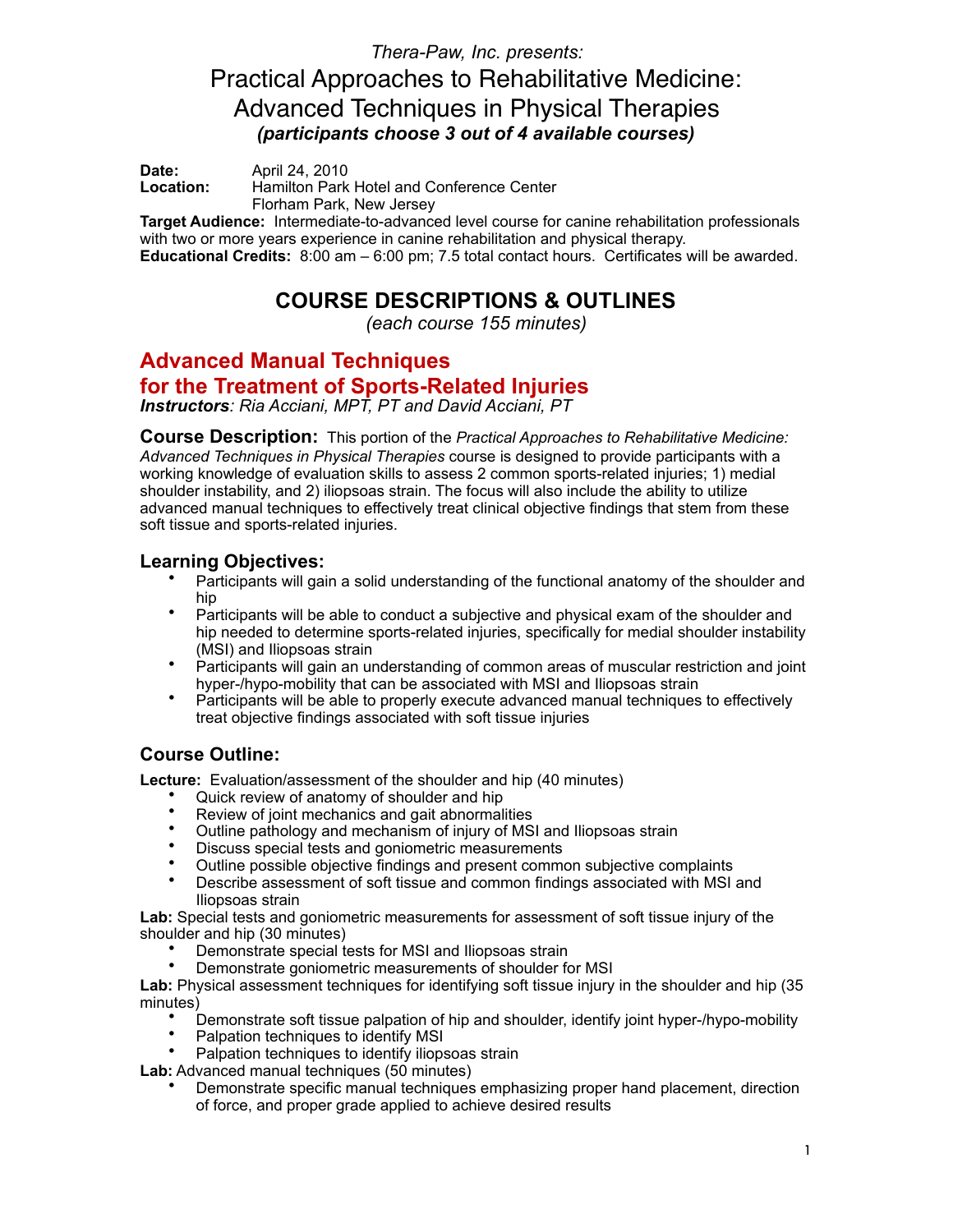# **Basic and Advanced Kinesiotaping Techniques**

*Instructor: Heather Beaudry-St. Germain, DC, BSc, LVT, CCRP* 

**Course Description:** This portion of the *Practical Approaches to Rehabilitative Medicine: Advanced Techniques in Physical Therapies* course is designed to offer participants resources on the history, application, and clinical application of kinesiotape. This course offers laboratory experience with Kinesio® Tex Tape. Participants will practice taping skills on each other and the canine patient. Biomechanical and taping principles as applied to the quadruped model will be thoroughly reviewed. Additional advanced taping principles in complex sports injuries and postoperative cases will be reviewed.

### **Learning Objectives**:

- Participants will identify properties of materials, and whether taping facilitates or inhibits muscles, tendons, and ligaments to maximize normal kinematic motion of a joint
- Participants will demonstrate a solid understanding of the basic Kinesio<sup>®</sup> Tex Tape design principles and application involved in custom-taping muscle areas in the quadruped model
- Participants will describe a typical evaluation, and set goals for kinesiotape use
- Participants will demonstrate good beginning skills in using Kinesio<sup>®</sup> Tex Tape on the quadruped model
- Participants will demonstrate problem-solving skills in selecting appropriate taping techniques for common and advanced sports-related injury, post-operative function, and injury prevention
- Participants will identify areas of "O" tension and therapeutic zone

### **Course Outline:**

**Introduction:** (15 minutes)

- Dr. Kenzo Kase
- KT method
- Kinesio® Tex Tape

**Lecture:** Review kinesiotape applications in human medicine (15 minutes)

- Sports medicine applications / Olympics
- Kinesio® Tex Tape composition
- Identify zones on tape applications

**Lab:** Tape applications (30 minutes)

- Application on self / persons to experience properties of Kinesio® Tex Tape
- Application indications [sports vs. injury vs. injury prevention]
- Review common conditions indicating use of Kinesio® Tex Tape
- **Lecture:** Kinesio® Tex Tape physiological effects on vertebrates (35 minutes)

#### • Skin

- Circulatory / lymphatic
- Fascia
- Muscle
- Joint
- Physiological applications for common conditions

**Lab Taping Techniques** (15 minutes)

- Basic application
- Paper off
- 25% tape tension
- 50% tape tension
- 100% tape tension
- Circulatory tape application

#### **Lab Taping Techniques** (45 minutes)

- Lumbosacral tape applications
- Post-operative spine surgery tape applications [thoracic and cervical spine]
- Biceps tendonitis
- Iliopsoas sprain / strain tape applications
- Calcaneal tape applications
- Open discussion / open applications audience interest

# **Management of Musculoskeletal Dysfunction**

## **with Proprioceptive Neuromuscular Facilitation (PNF)**

*Instructor: Amie Lamoreaux Hesbach, MSPT, CCRP, CCRT*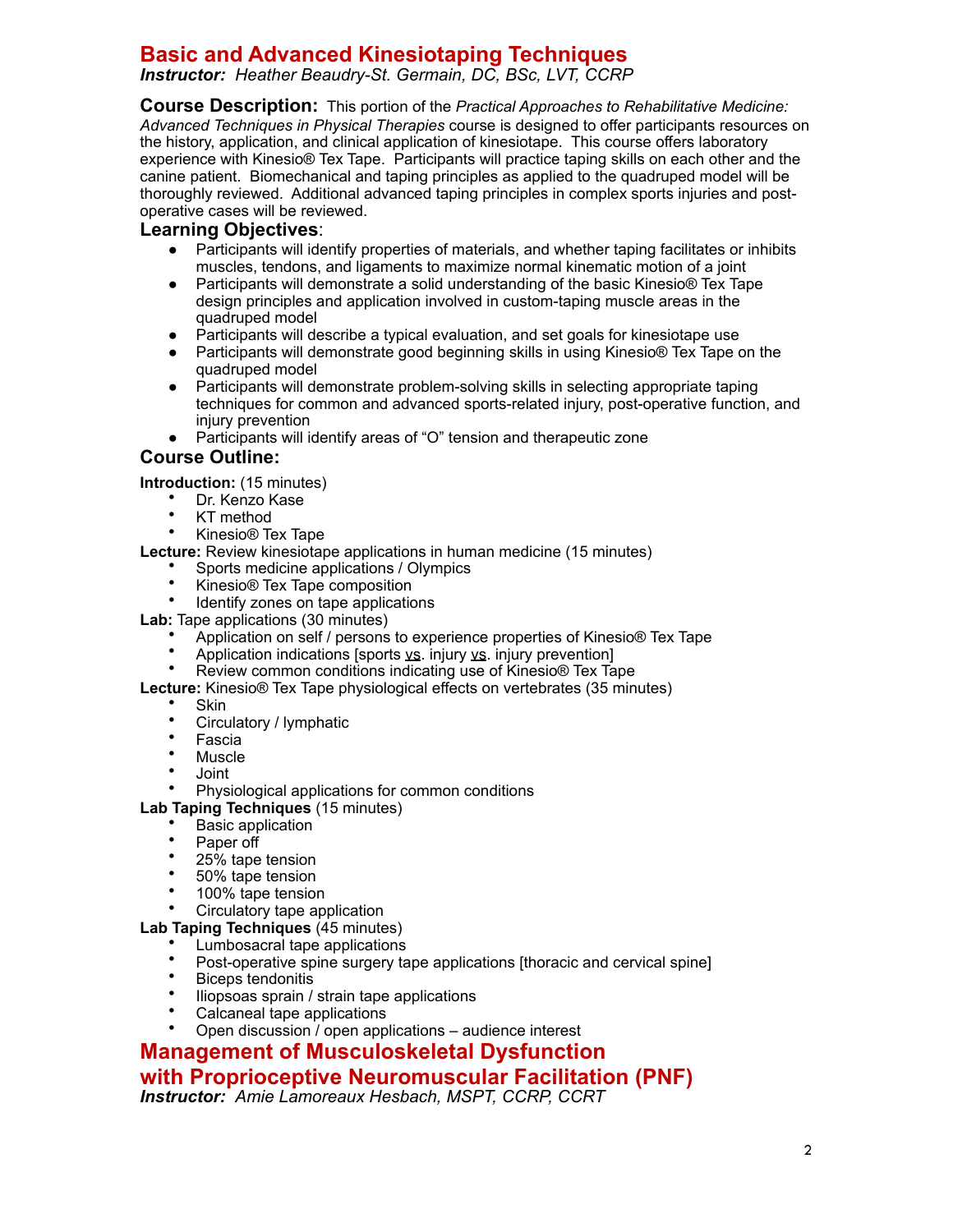**Course Description:** This portion of the *Practical Approaches to Rehabilitative Medicine: Advanced Techniques in Physical Therapies* course is designed to provide the canine rehabilitation practitioner with a novel manual approach to management of musculoskeletal dysfunctions, including muscle strains, imbalances, and weaknesses of contractile tissues. Evaluative and treatment philosophy, procedures, methods, and techniques, borrowed from Proprioceptive Neuromuscular Facilitation (PNF), will be taught in a participatory lecture format. Hands-on laboratories will allow the participant adequate practice so to be confident in the application of PNF in canine patients with orthopedic, performance (sports medicine), and neurologic disorders.

## **Learning Objectives:**

- Participants will evaluate musculoskeletal tissues of the canine pectoral and pelvic girdles utilizing the PNF "clock" method
- Participants will utilize PNF techniques to re-educate appropriate muscle length and tension relationships in the canine patient
- Participants will apply PNF philosophy, procedures, methods, and techniques in functional rehabilitation treatment planning and home exercise program prescription

### **Course Outline:**

 **Lecture:** Musculoskeletal impairments encountered in canine rehabilitation (105 minutes)

- Introduction to PNF
	- o PNF philosophy
	- o PNF procedures (**interactive lecture**)
	- o PNF techniques

**Lab:** PNF Pectoral Girdle (25 minutes)

- <sup>•</sup> Review of pertinent anatomy/physiology
- PNF "clock" and applications to the canine pectoral girdle
- **Lab:** PNF Pelvic Girdle (25 minutes)
	- Review of pertinent anatomy/physiology
	- PNF "clock" and applications to the canine pelvic girdle

**Physical Therapy Differential Diagnostics for the Lumbo-Pelvic-Hip Region** 

*Instructor: Laurie Edge-Hughes, BScPT, MAnimSt (Animal Physio), CAFCI, CCRT*